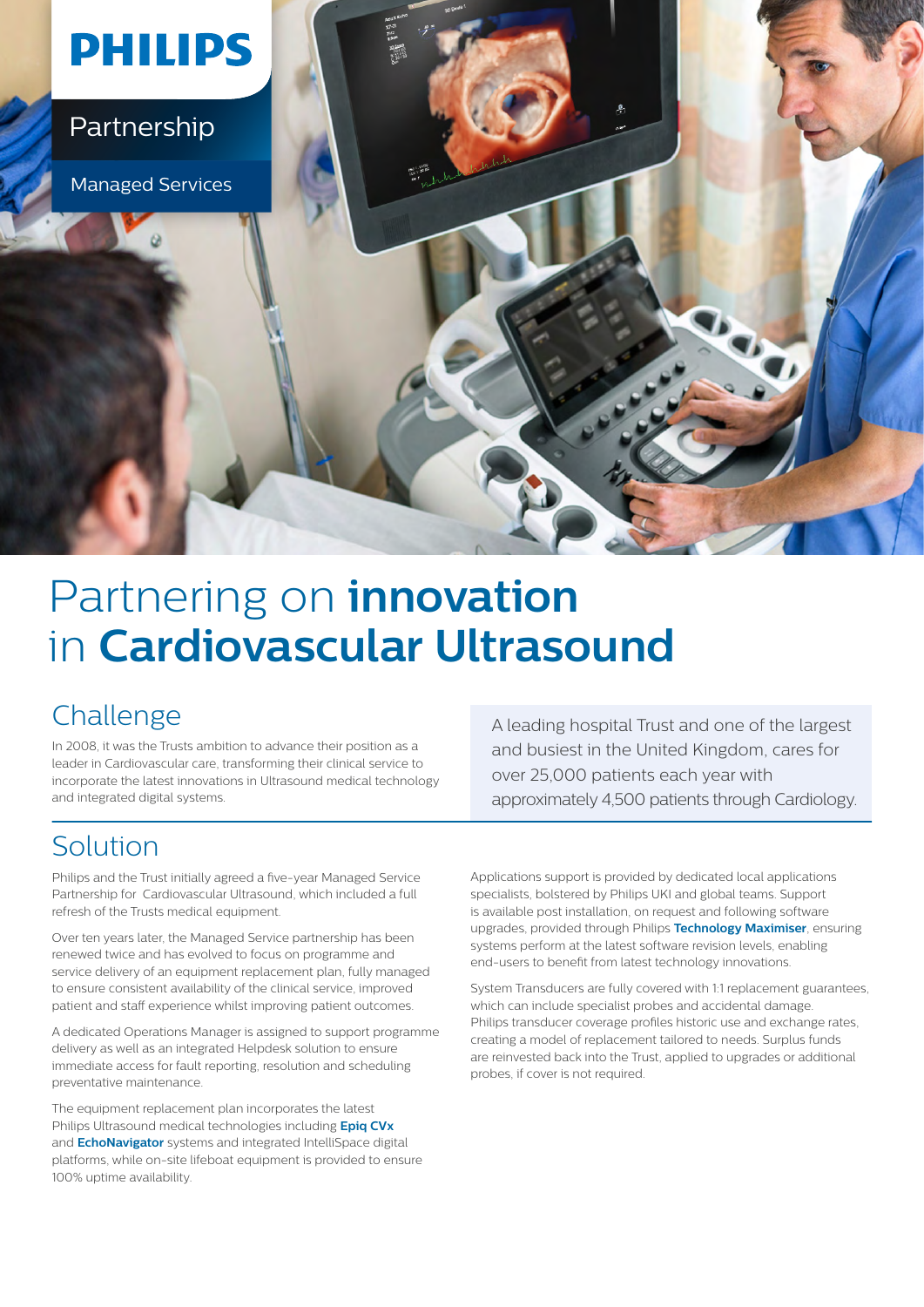## The [Managed Services](https://www.philips.co.uk/healthcare/medical-products/partnerships/managed-services) Strategic Partnership includes:

- 100% Uptime guarantee on system availability, to enable patient throughput.
- Clinical training, asset management, parts logistics, back-up equipment, maintenance and technology updates.
- Enabling clinicians to stay up to date with the latest techniques and to deliver excellent care through on-going clinical education program.
- Lifeboat equipment stored on-site, to ensure system

availability remains unaffected during technology upgrades and other events.

- Procurement, installation and system integration.
- Higher predictability and strategic decision-making to ensure the right technology is available to provide quality care, delivered through an equipment replacement plan.
- Commitment to elevated key performance indicators around maintenance of technology and software upgrades.

### Results of partnership\* :



**Successful Managed Service Partnership spanning over ten years, including two renewals**



**100% system uptime availability** 



**Lifeboat equipment ensures system availability during technology upgrades.**

### What are Managed Service partnerships?

With rising demand for clinical services, increasing pressures from regulators to improve quality and patient outcomes combined with ageing equipment and limited capital investment challenges, Philips partner with healthcare organisations to provide comprehensive Managed Service solutions.

Our outcome based solutions programme uses technology as an enabler for healthcare transformation. Working in partnership with our customers as an extension of their team and going beyond traditional Managed Equipment Services (MES), our flexible agreements are grounded in actionable data insight, to support customers in making confident investment decisions.

Philips takes responsibility for planning, procurement, implementation, maintenance and performance services of your integrated medical technologies and AI, whilst helping to improve operational performance and optimising total cost of ownership.

Sharing risk and reward, we partner to drive operational, clinical and financial transformation, empowering customers to drive change and ensure patient and staff satisfaction.





**2**

A structured **finance solution** with A structured **finance solution** with predictable **1** A structured **niance solution** with predictable cash flows to match your budgets

Supported by dedicated **Programme management** plan and with minimal disruption to provide the technology available according to the

Supported by an **asset management** platform that provides **3** Supported by an **asset management** platform that proported by an **asset management** platform that pro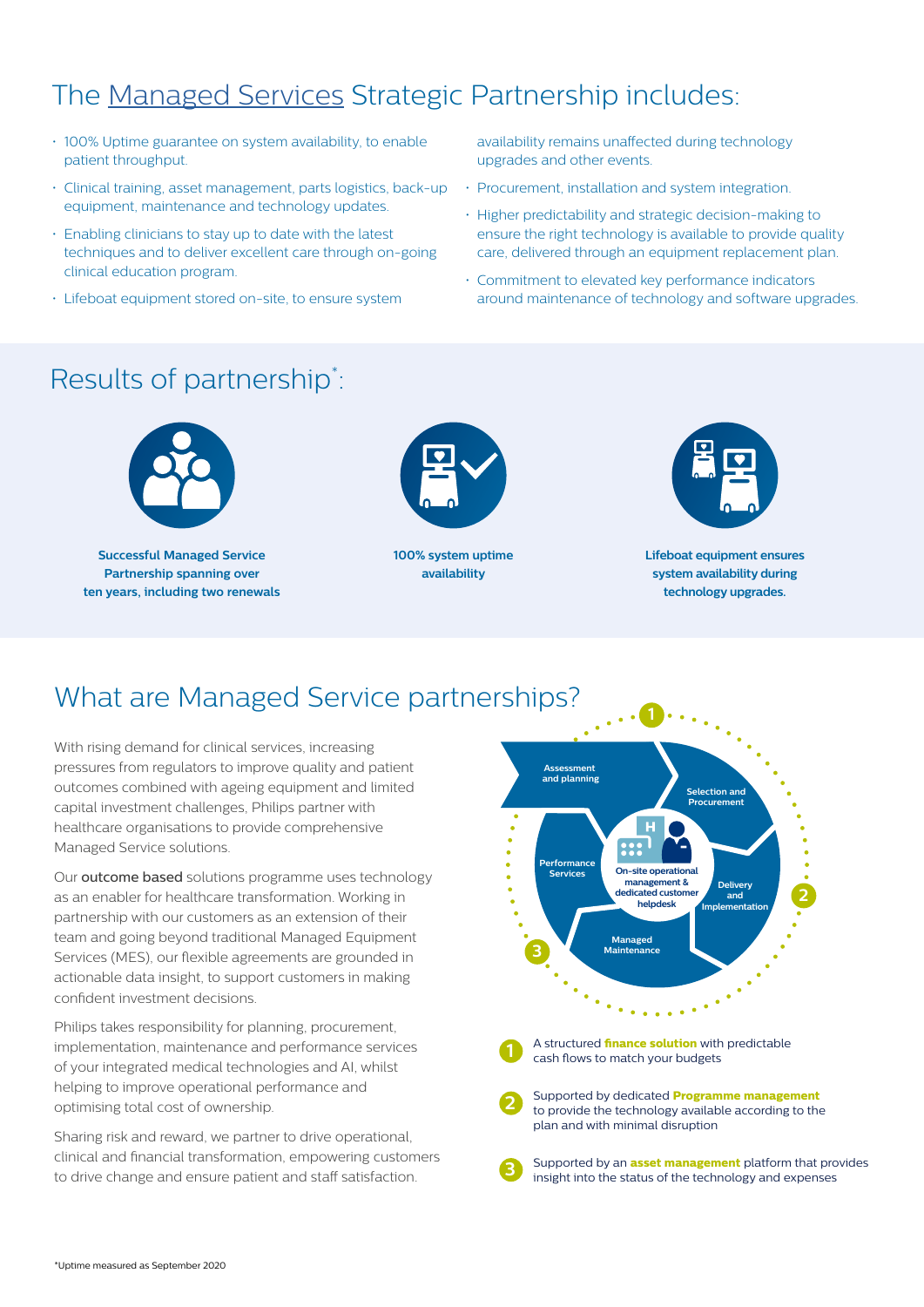### Key benefits:



#### **Flexible, integrated, future-proof technology**

Working in partnership to deliver flexible, right fit, artificial intelligence (AI) enabled technology and service management plans. Agreements are grounded in actionable data insights, supporting customers to make confident investment decisions.



#### **Driving positive change**

Leveraging our transformation expertise to drive positive change, deliver cutting-edge facilities through assessment of equipment and service needs, clinical service modelling, infrastructure planning, strategic design and change management programmes.

#### **Patient and staff experience**

Improving patient and staff journeys through workflow optimisation, enabling access to immersive experiential and ergonomic technology, research and training programmes.



#### **Service improvement**

Providing access to real-time metrics through integrated information management systems and comprehensive LEAN training programmes, enabling continuous service improvement.



#### **Optimised technology maintenance**

Managing essential upgrades, streamlining and optimising maintenance and maximising asset utilisation and system availability.





#### Designed to optimise the total cost of ownership (TCO)

**Defined total cost of ownership**

by rationalising investments and streamlining over time, providing risk transfer and access to gainshare mechanisms.



#### **Financial Engineering**

Our Managed Services are supported through a range of flexible, cost-effective, financing and financial planning models, tailored to meet specific budgetary requirements.

#### **Working in true partnership**

Providing customers with a single point of contact to engage stakeholders, align around shared goals and deliver on agreed KPIs. Our Managed Services go beyond equipment, partnering to solve clinical, patient and staff experiential, operational and financial challenges.



### One team approach

Our teams work transparently, flexibly and collaboratively, acting as an extension of healthcare providers teams to assess and identify challenges, priorities and define a realistic action plan. Philips customers gain immediate insights drawn from our proven track record in Managed Service alliances to enable technical/operational efficiencies and more confident investment. All equipment recommendations are vendor neutral and we respect - and enable our customers - to retain complete control over all key decisions.

### Find out more about Managed Service Strategic Partnerships?

Visit our Managed Services webpage at **[www.philips.co.uk/managedservices](http://www.philips.co.uk/managedservices)**